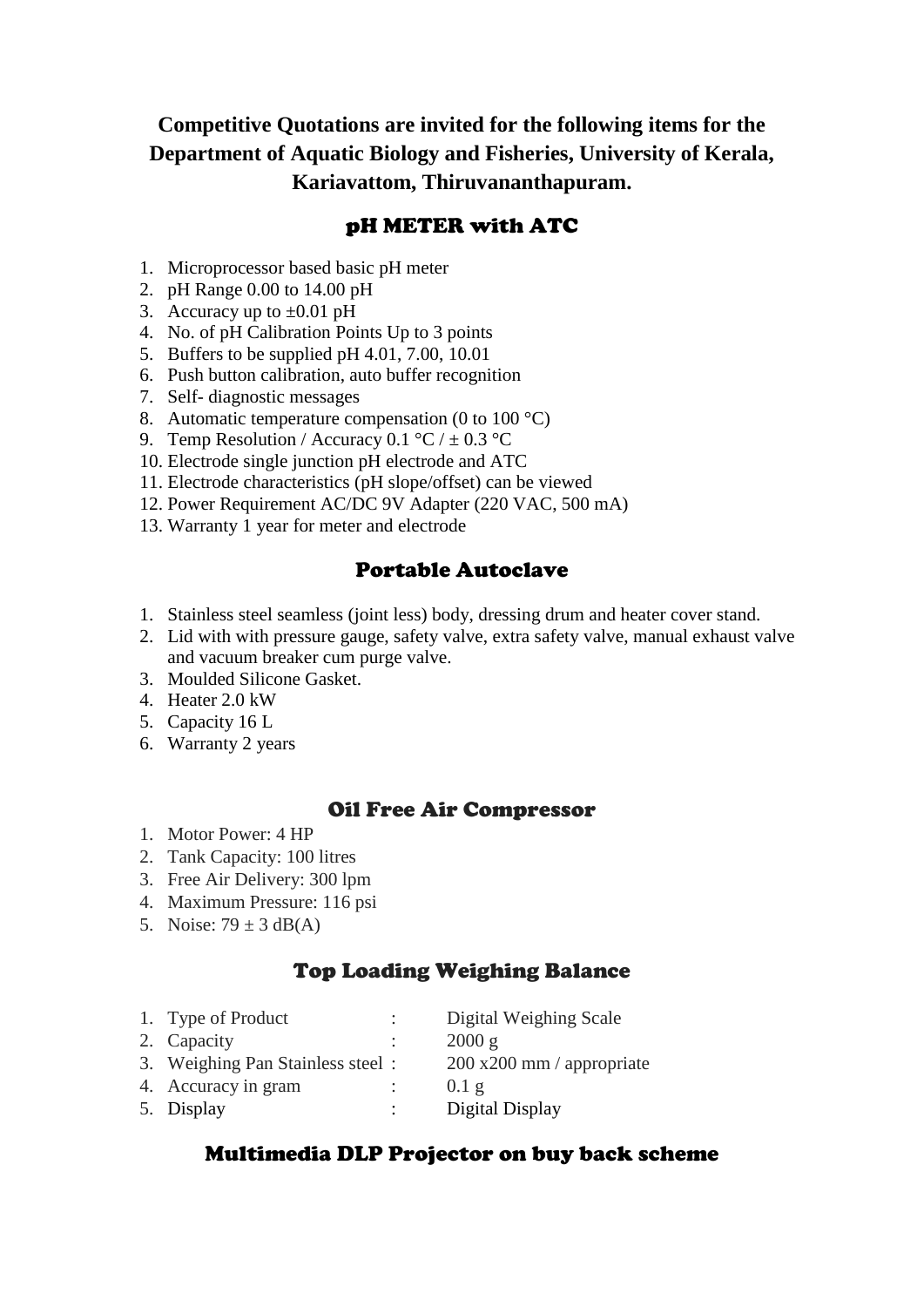- 1. Technology: DLP
- 2. Image Size: 60" to 300"<br>3. Brightness: 3600 lumen
- 3600 lumens or above
- 4. Resolution: XGA(1024X768)
- 5. Aspect ratio: Native 4:3
- 6. Contrast ratio: 15000:1
- 7. Lamp hours : 5000 hrs or above
- 8. Warranty : 3 Years
- 9. Connectivity: HDMI, VGA
- 10. Universal Ceiling Mount

**Optional:** Suitable Motorised Screen

Items for buyback:

- 1. Hitachi CP-X615 multimedia LCD Projector
- 2. Benq MP523 LCD projector

#### Branded Desktop Computer

- 1. Intel core i3 processor,
- 2. Intel chipset on OEM motherboard,
- 3. 4GB DDR3 RAM,
- 4. Integrated graphics,
- 5. Networking,
- 6. 500GB SATA HDD or above,
- 7. DVD R/W,
- 8. Front, rear USB ports
- 9. 8.5" LED display or high,
- 10. USB wired keyboard,
- 11. wired optical mouse,
- 12. ATX cabinet,
- 13. Genuine Windows 10 Pro preloaded,
- 14. Line interactive 600 VA UPS
- 15. Three years Warranty

#### Deadlines:

Last date for receipt of quotations: 27-10-2018, 5 PM Date of opening of quotations: 29-10-2018, 10.30 AM Time for supply of items: Two weeks from the date of purchase order.